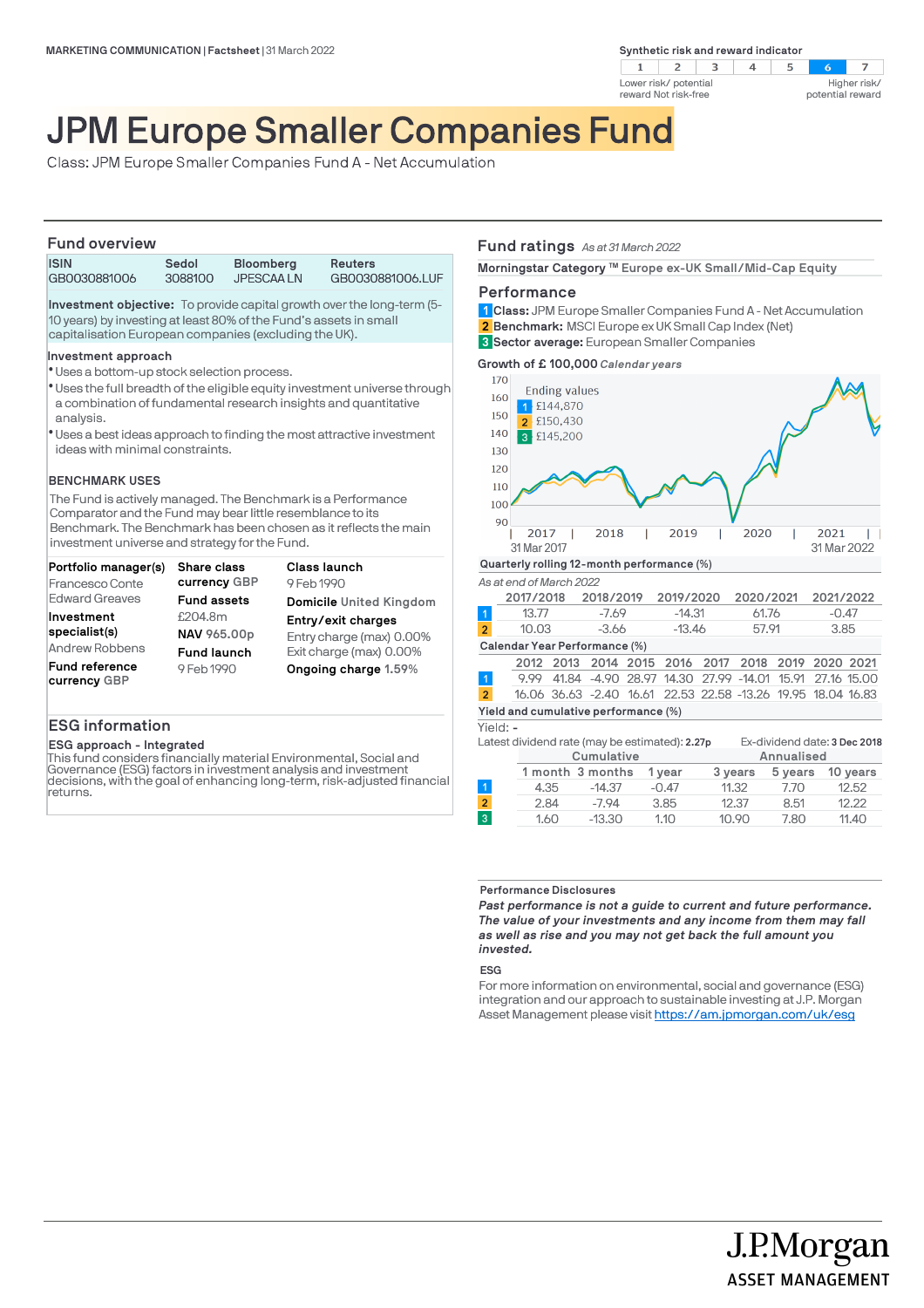## **Portfolio analysis**

| <b>Measurement</b>        | 3 years | 5 years |
|---------------------------|---------|---------|
| Correlation               | 0.97    | 0.96    |
| Alpha (%)                 | $-0.94$ | $-0.75$ |
| Beta                      | 1.14    | 1.10    |
| Annualised volatility (%) | 21.93   | 18.44   |
| Sharpe ratio              | 0.59    | 0.48    |
| Tracking error (%)        | 5.88    | 5.64    |
| Information ratio         | $-0.05$ | $-0.06$ |

## **Holdings**

| Top 10<br>As at 28 February 2022 | Sector                                         | % of assets |
|----------------------------------|------------------------------------------------|-------------|
| Alten                            | Software & Services                            | 3.9         |
| Nexans                           | Capital Goods                                  | 3.2         |
| Helvetia                         | Insurance                                      | 3.2         |
| <b>ASR Nederland</b>             | Insurance                                      | 2.8         |
| Bravida                          | Commercial &<br>Professional Services          | 2.6         |
| Unipol                           | Insurance                                      | 2.5         |
| SPIE                             | Commercial &<br><b>Professional Services</b>   | 2.5         |
| Ipsos                            | Media & Entertainment                          | 2.5         |
| <b>Elis</b>                      | Commercial &<br>Professional Services          | 2.3         |
| <b>Melexis</b>                   | Semiconductors &<br>Semiconductor<br>Equipment | 2.3         |

### **Market cap (%) (USD)**



| Regions (%) | Compared to benchmark |         |  |
|-------------|-----------------------|---------|--|
| France      | 19.5                  | $+9.8$  |  |
| Italy       | 15.2                  | $+7.5$  |  |
| Switzerland | 15.0                  | $+1.5$  |  |
| Sweden      | 14.4                  | $-3.6$  |  |
| Netherlands | 12.7                  | $+6.8$  |  |
| Belgium     | 9.2                   | $+4.1$  |  |
| Germany     | 6.4                   | $-7.7$  |  |
| Denmark     | 2.4                   | $-2.2$  |  |
| Finland     | 1.9                   | $-2.3$  |  |
| Spain       | 1.2                   | $-4.2$  |  |
| Others      | 0.8                   | $-11.0$ |  |
| Cash        | 1.3                   | $+1.3$  |  |

| Sectors (%)                                 |      | Compared to benchmark |  |  |
|---------------------------------------------|------|-----------------------|--|--|
| Capital Goods                               | 34.4 | $+14.3$               |  |  |
| Insurance                                   | 11.9 | $+8.5$                |  |  |
| Software & Services                         | 9.6  | $+4.5$                |  |  |
| Commercial & Professional<br>Services       | 9.6  | $+5.4$                |  |  |
| Media & Entertainment                       | 6.7  | $+3.1$                |  |  |
| Utilities                                   | 4.8  | $+1.2$                |  |  |
| <b>Real Estate</b>                          | 4.3  | $-5.9$                |  |  |
| Pharmaceuticals Biotechnology<br>& Life Sci | 4.0  | $-0.9$                |  |  |
| Semiconductors &<br>Semiconductor Equipment | 3.7  | $+1.0$                |  |  |
| Consumer Durables & Apparel                 | 2.7  | $-0.2$                |  |  |
| Others                                      | 7.0  | $-32.3$               |  |  |
| Cash                                        | 1.3  | $+1.3$                |  |  |